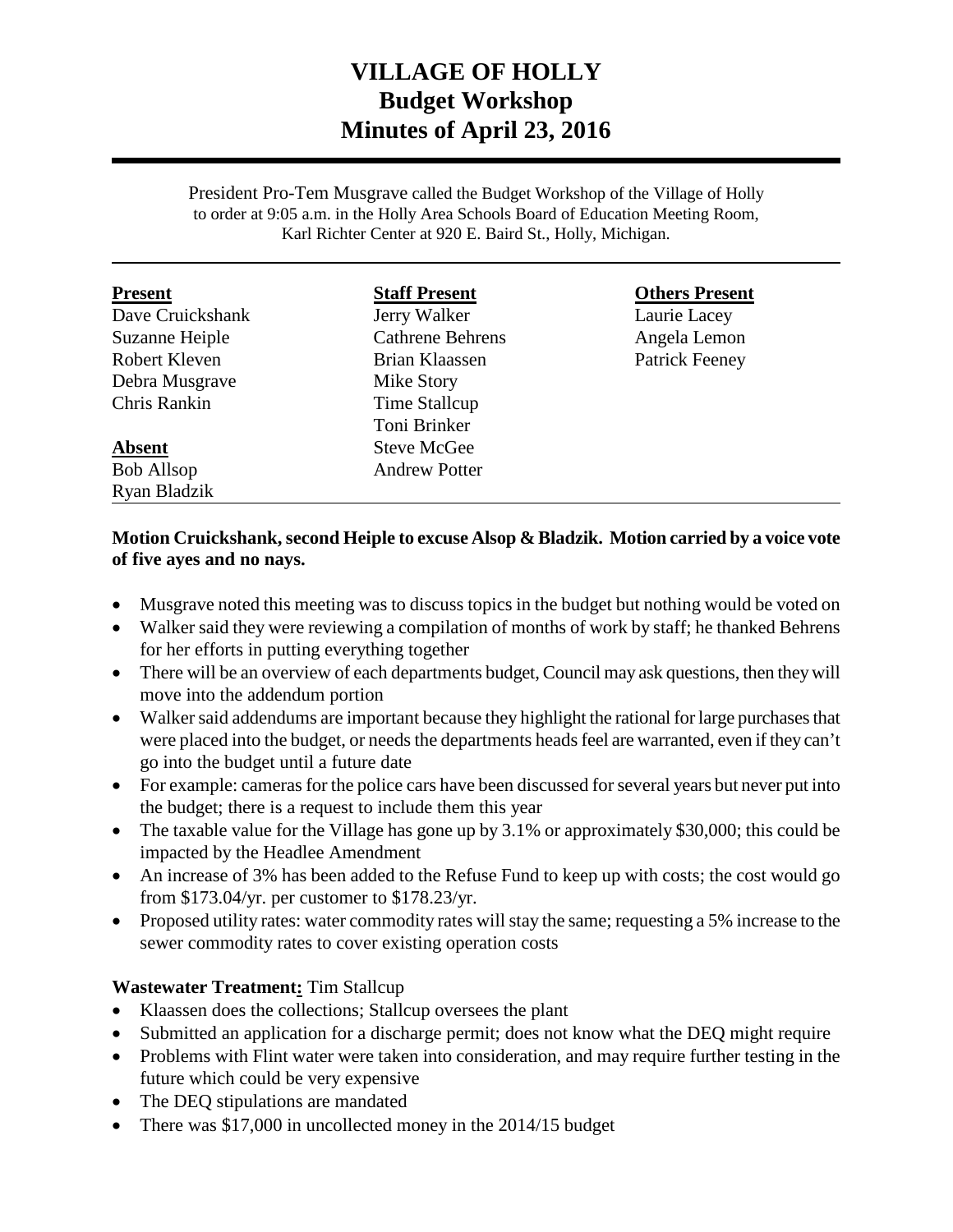- The current \$5000 amt. shown in the receivable acct. is due to a change in how things are recorded
- There are four full-time employees vs. other communities with much more manpower
- Addendum #9 is for a lift station
- \$23,000 was to replace a treatment filter which was routine maintenance
- Members noted the small increase and thanked Stallcup  $\&$  his staff for doing a good job

# **Item ##3** Cathy Behrens

• Budget is for all the wages and total operating supplies for a total budget.

# **Item #4 Village Manager**: Jerry Walker

• Budget is unchanged from previous years

# **Item #5 Elections**: Cathy Behrens

- A modest increase in cover costs
- The Township takes care of most of the related costs for this item

# **Item #6: Parks**: Chris Rankin

- Crapo Park pavilion is listed in project costs, along with decorative garbage cans for the parks
- Community Play Dates costs are for inflatables
- Some engineering costs were included in this budget that the DEQ may not allow
- Would like to finish the bathrooms at Cyclone Park and the storage area for festival items
- Addendum #1 deals with needed work at Waterworks Park & Millpond dam
- Originally the Village offices were going to be moved to Cyclone Park; during the demolition, the heating and electrical systems were largely removed
- A heat source and routine maintenance are needed to make the building usable
- A new heat system would run about \$6500; \$7000-8000 for the total project to make the building usable
- Dickens Festival Committee occupies 100% of the building and uses it to store equipment
- A heat source is needed no matter who uses the building
- The Dickens Committee has offered verbally to help in the restoration costs
- The fire dept. also has some equipment stored in the building
- If water service was put back in, heat would be needed
- Perhaps this item should be put in as a line item once an agreement is reached with Dickens
- Hope to put a fence around the play area at Lakeside Park from the current budget
- Electrical outlets at Crapo Park were all replaced last year and should be working
- The pavilion outlets are not working

# **Item #2 Budget in Brief**: Cathy Behrens

- Discussed highlighted areas
- \$8000 to the good in the General Fund balance, which is not much
- Major Road Fund is out of balance due to Cogshall Road improvements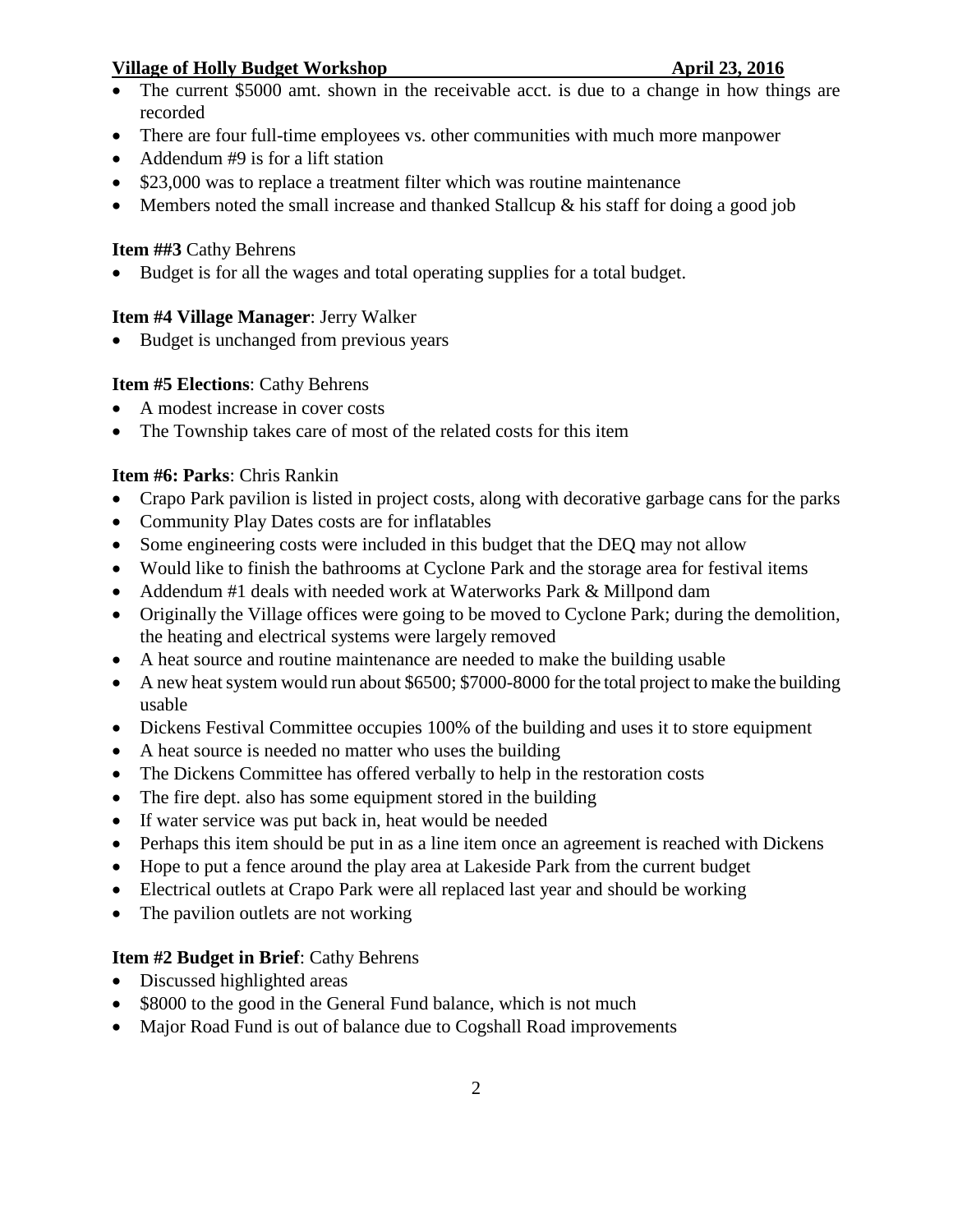- Other road needs and the shortages were discussed
- \$3000 was transferred from property tax revenues to cover last year's shortage
- Local Road Fund is carrying a \$50,000 expense for a portion of a dump truck
- There is a deficit of \$20,000 that has to be made up from somewhere
- Sewer Fund is at a deficit due to a portion of the dump truck
- Depreciation is not included
- Infrastructure is deteriorating
- Walker said the fun balance is healthier than in years past, some projects will still have to wait

# **Addendum #1**: Parks

- \$15,000-20,000 will be needed to improve aspects of the Waterworks building
- Would be hard to get a grant for the building since it was burnt and rebuilt; only the site is historical, not the building
- Grants often require matching funds and have a lot of stipulations
- The building could be demolished with CDBG money due to blight, but many people are against that idea
- Everything is dry rotted; the waterwheel is the only thing of value
- The waterwheel could be turned into a monument in the park
- It would be 16-18 months before a portion of money would be available for demolition
- Funds for 302 North could be reprogrammed
- It was suggested perhaps leaving the waterwheel and putting on a deck
- Once quotes are received, recommendations could be considered and Council could make a decision
- A decision needs to be made; it has already been kicked down the road several times

# **Item #7 Cemetery**: Brian Klaassen

• Manpower and equipment are the only operational expenses

# **Item #8 Attorney**:

- Covers the cost of the municipal law firm and labor attorney fees
- \$25,000 was budgeted; coming in just under \$20,000 this year
- Leaving the budget at \$25,000 due to upcoming union negotiations

# **Item #10 Building Fund**:

• General Fund for plumbing, electrical & mechanical inspectors

# **Item #11 Data Processing**:

- IT contracts; no increases from sources
- Service and response from IT provider seems excellent

# **Tab #11 Clerk/Treasurer**: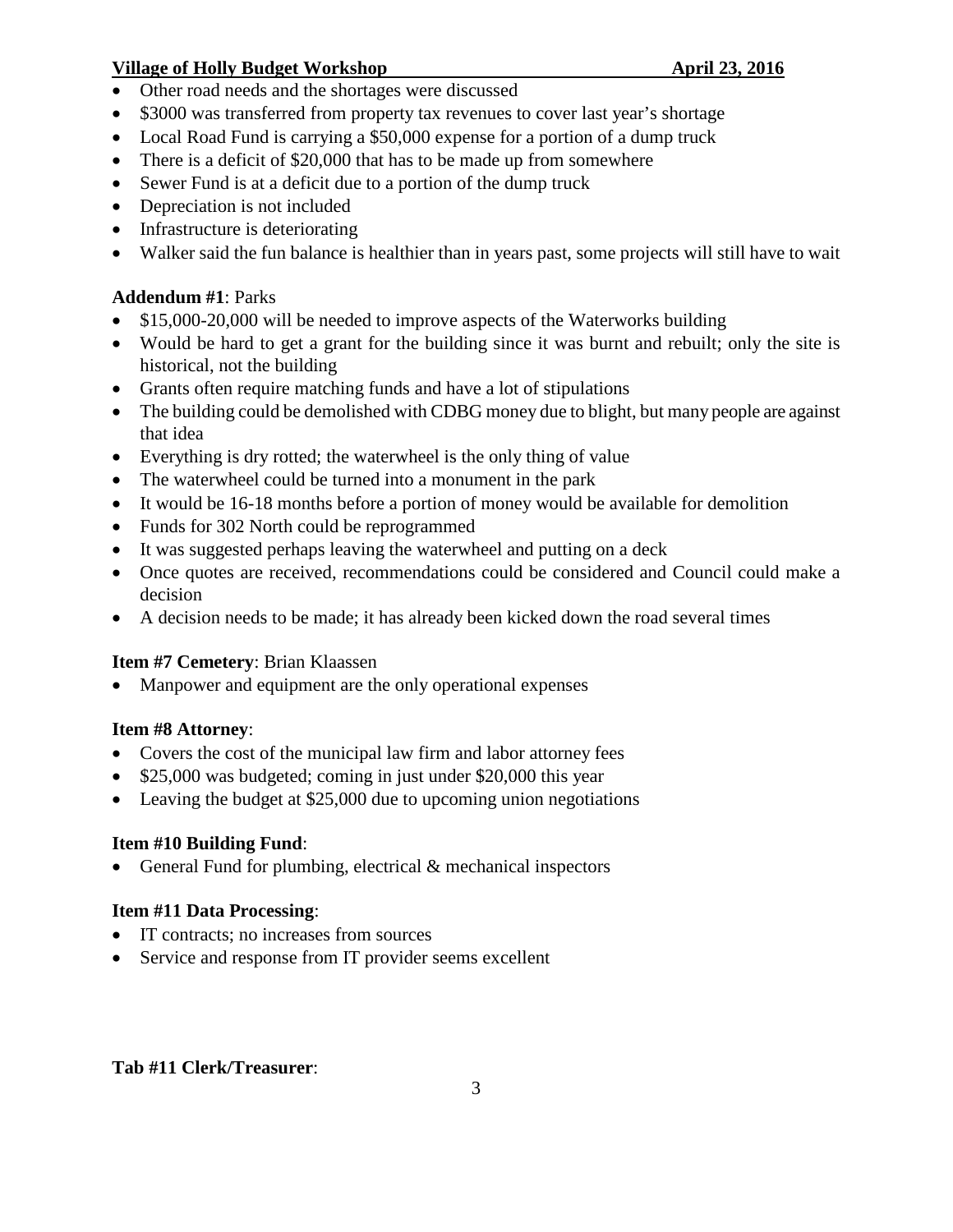- $\overline{\bullet}$  \$11,000 covers all the required newspaper publications and 50% of the codification process
- Budget remains pretty flat

# **Tab #12 Buildings and Grounds**: Brian Klaassen

• Hours working on the grounds are charged to general fund

# **Tab #13 Police**:

- Decreased due to reduction in full-time officers
- There is an addendum for a full-time officer
- 4% cut will not reduce road hours
- Large millage should cover more public safety and less of other things
- Part time officers have the same authority; as long as hours are the same there is no negative effect to public safety
- Contract requires no more part-time officers than there are full-time; this is currently in negotiations is the clause is not in most contracts
- 17,500 hours of patrol time is needed to have adequate coverage, whether by part-time or fulltime officers
- A full-time officer costs \$90,000/yr.; a part-time officer makes \$16.50/hr.
- The Chief would like to see another full-time officer added, but the administration feels two parttime officer supply the same coverage for less money
- Behrens said almost 100% of property tax revenue is going towards the police and dispatch, and does not include the Fire Dept., the Building Dept. or the 17 other departments that make up the general fund
- Addendum items are requests, not requirements; it would be nice to have all full-time officers, but if part-time officers can serve the need for less money and allow the department to acquire the needed in-car cameras, that should be the priority
- The Chief discussed in-car vs. body cameras, saying the in-car cameras are better, and having both would be ideal if the budget allowed
- There is a grant that might pay up to 50% for the in-car cameras
- Part-time officers are not reserve officers; reserve officers are harder to find
- Automatic downloads and continual storage are required for in-car cameras
- As old cars are replaced with new cars, there will be a transfer fee
- Four cameras are needed; the storage is one of the main costs
- Data cannot be edited, but it can be downloaded to CD or stick memory

# **Tab #14 Dispatch**:

- \$118,000 is the contract with the O.C. Sheriff Dept. dispatch
- The rest is for station coverage during business hours
- Additional coverage during night time hours is an addendum item, but not possible right now

# **Tab #15 Fire Department**: Steve McGee

- There are two addendum items to purchase an ambulance and an addition to the fire station
- A portion of the ambulance cost is in the budget, but the addition is not
- Looking at ways to do a 7-year purchase of the ambulance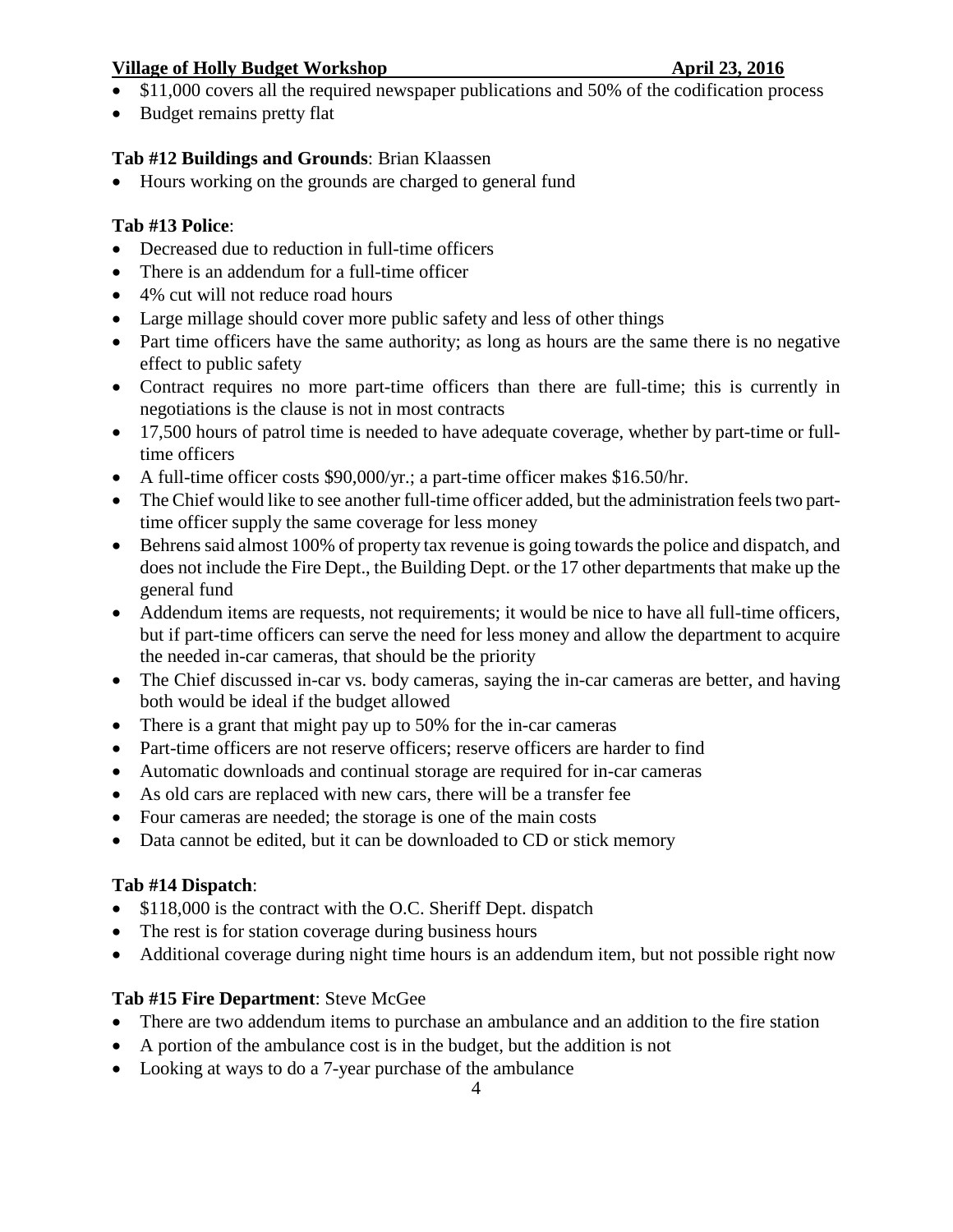- Current ambulance is 15 years old and was used when bought
- Most ambulances are replaced every 3-7 years
- McGee said Holly could probably get 7-10 years out of a new ambulance
- Asking for spend up to \$100,000 to buy a new ambulance; many cost \$150,000-180,000, but they are basically requesting a box to transfer patients, not a Cadillac
- Village makes \$20,000-30,000 per ambulance transports
- There is a tiered system with Groveland depending on if life support is needed
- Old ambulance could serve as a reserve if more than one ambulance was needed
- In the process of upgrading service level; currently licensed under Groveland
- In a couple months, the Village we be able to stand alone after a state inspection
- When shared services started in 2008 Holly only had 1 EMT; now there are 24-25 who are qualified as EMT's
- There have been many advances through the partnership with Groveland
- Shared services for police and fire has been considered and will be looked into in the future
- Walker asked if Council would be safe with the water fun financing the ambulance and receiving the interest; members said they would rather see the interest paid to the Village
- McGee discussed the need to house some of the first response vehicles that are currently stored outside, especially during months with snow
- A temperature controlled environment would be best vs. other options
- A question was asked regarding the cost of staffing; the Village and Groveland both pay for staffed hours; emergency hours usually require three people
- The Village has 27 people plus 61 in Groveland, who cross-train and cover for each other as needed
- Usually a union negotiated raise is passed on to non-union employees after Council approval
- A member said he felt it was unfair that firemen were paid only \$12/hr with no insurance or retirement benefits
- McGee said there are training incentives
- \$15 for an evening call is about the top amount paid and the pay is the same for everyone, including the Captain
- The call rate changes based on the level of training; \$12/hr is paid when employees are waiting at the station for a call, which is a standard rate

# **Tab #16 Community Development**:

• Unchanged from last year

# **Tab #17 Public Works**: Brian Klaassen

- Unchanged from last year
- Slight decrease in wages

# **Tab #18 Non-Departmental**:

• No changes

# **Tab #19 Major Roads**: Brian Klaassen

• Vehicles are used across several budget areas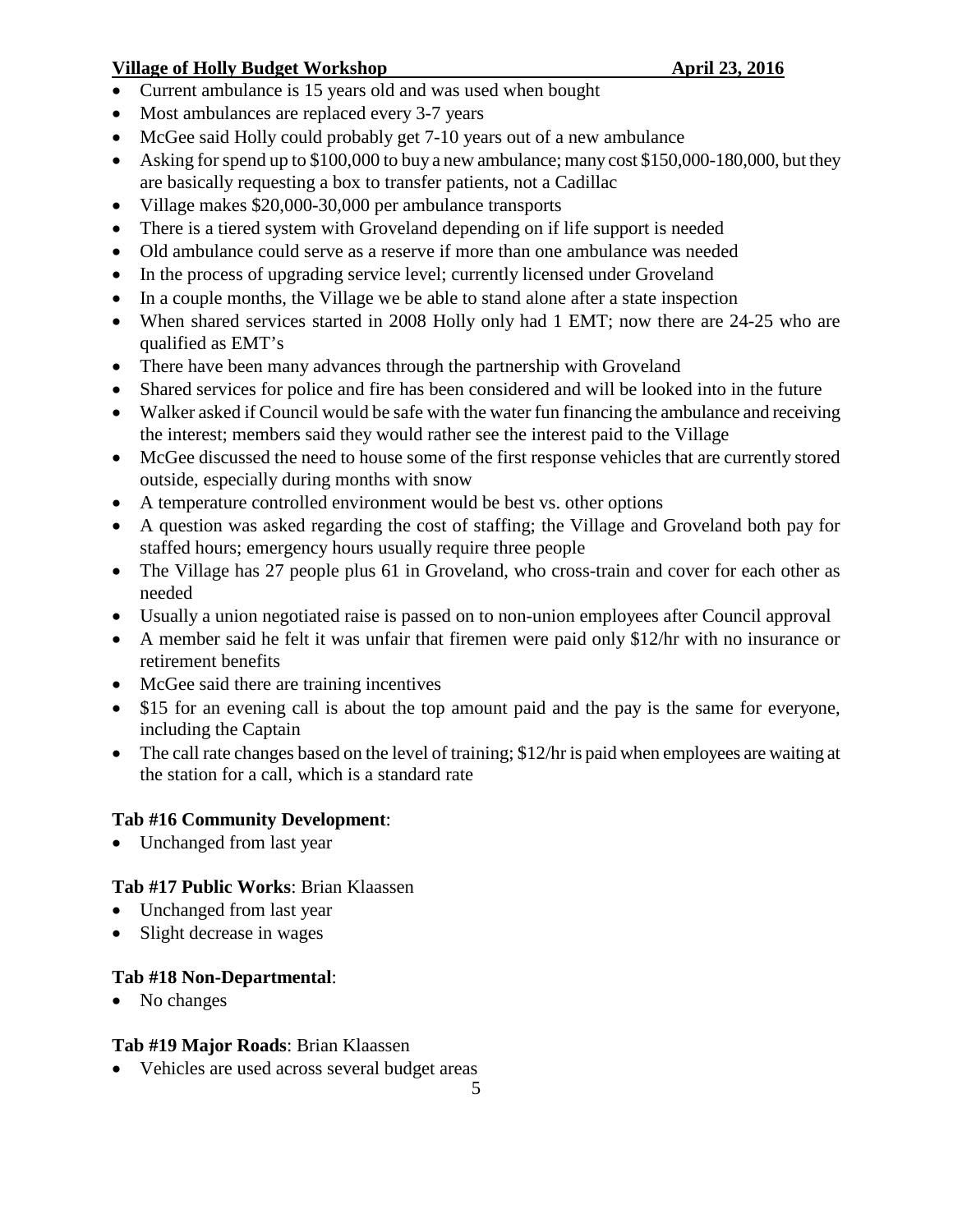- Usage is allocated each month to the proper budget
- Only change is the request for a dump truck
- Newest truck is 13-14 years old; industry average is 7-10 years due to wear & tear
- Recommendation is not to buy a new truck this year, but to retrofit an old truck
- Retrofitting can cost \$50,000 to \$100,000 depending on ala carte options selected
- A smaller truck was approved a few months ago
- Might be able to get \$20,000 for an older, obsolete truck if one was sold
- There is a \$25,000 deficit in the local road fund, which has to be made up from property tax revenues; this would leave a \$17,000 deficit in the general fund
- Cogshall is a mixture of two funds; infrastructure above and below ground is divided into different funds

# **Tab #20 Municipal Street Fund:**

- Collecting outstanding revenue from sidewalk special assessments
- Sidewalk repair by the Village vs. property owner was discussed

# **Tab #22 Lake Improvement Fund**:

- Fund for the Millpond
- Council approved a \$5,957 special assessment; \$5600 was spent, leaving a slight surplus

# **Tab #23 Refuse Fund**:

• Fund has a built in increase of around \$5 per customer

# **Tab #24 Downtown Development Authority**: Andy Potter

- Over fund due to an ongoing project
- Three trees on S. Saginaw are dying
- Want to replace 8 black locust trees in town and add grates to improve walkability in town
- Trees are a trip hazard because they are overgrown
- Budget is small so some money had to come out of the fund balance
- Two estimates came in at \$77,800 and \$19,500
- Brick pavers were removed from  $2<sup>nd</sup>$  estimate, as well as mobilization costs
- Has looked into some grants, but there has to be 20 years in between grant awards, which is the only grant available for this type project
- Over by about \$1,600
- Funding would come from 2015-16 budget and fiscal 2016-17, pending approval
- Looking into non-fruit bearing trees that do not grow taller than the building but add color

# **Tab #25 Revenue Transportation**:

- 100% funded through Federal funds and O.C. funds
- Go through special services and SMART contract each year
- Currently running a deficit, but there is a fund balance surplus
- One bus is hard to keep road worth, but expecting a new bus within a 12-16 months